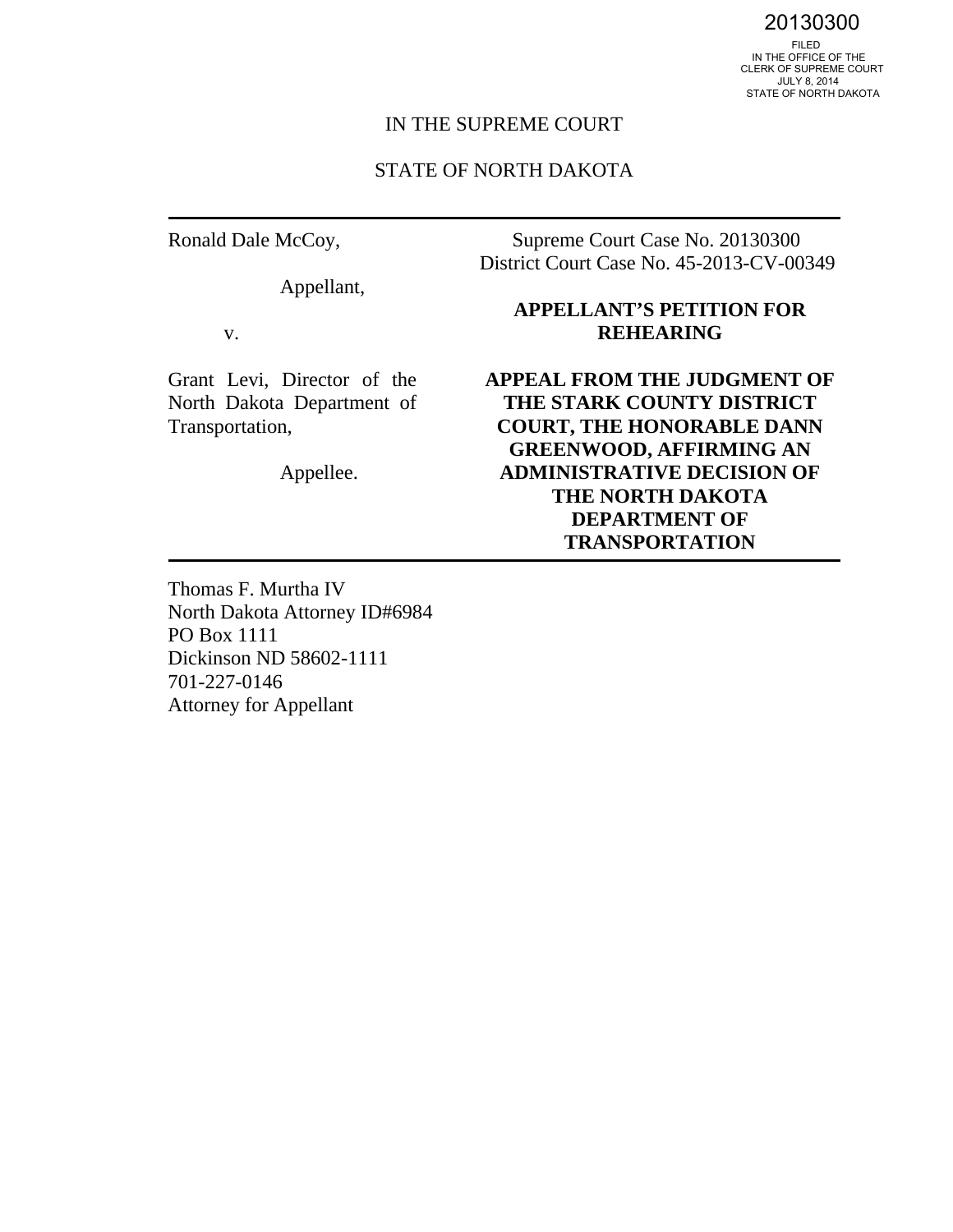# [¶1] **TABLE OF CONTENTS**

| By paragraph                                                                                                                                                                                                                                                                                            |  |
|---------------------------------------------------------------------------------------------------------------------------------------------------------------------------------------------------------------------------------------------------------------------------------------------------------|--|
|                                                                                                                                                                                                                                                                                                         |  |
|                                                                                                                                                                                                                                                                                                         |  |
| $\mathbf{I}$ .<br>The North Dakota Supreme Court's reliance on the decision in State v.<br>Moore, 318 P.3d 1133 (Or. 2013) is misplaced because the penalty imposed                                                                                                                                     |  |
| II.<br>The North Dakota Supreme Court's reliance on the Minnesota Supreme<br>Court's decision in State v. Brooks, 838 N.W.2d 563 (Minn. 2013) is<br>misplaced because Brooks relies on a reading of South Dakota v. Neville,<br>459 U.S. 553 (1983) that has been abrogated by Missouri v. McNeely, 133 |  |
| Ш.<br>The North Dakota Supreme Court should grant the parties an opportunity to<br>submit supplemental briefs and additional argument on the issue of                                                                                                                                                   |  |
|                                                                                                                                                                                                                                                                                                         |  |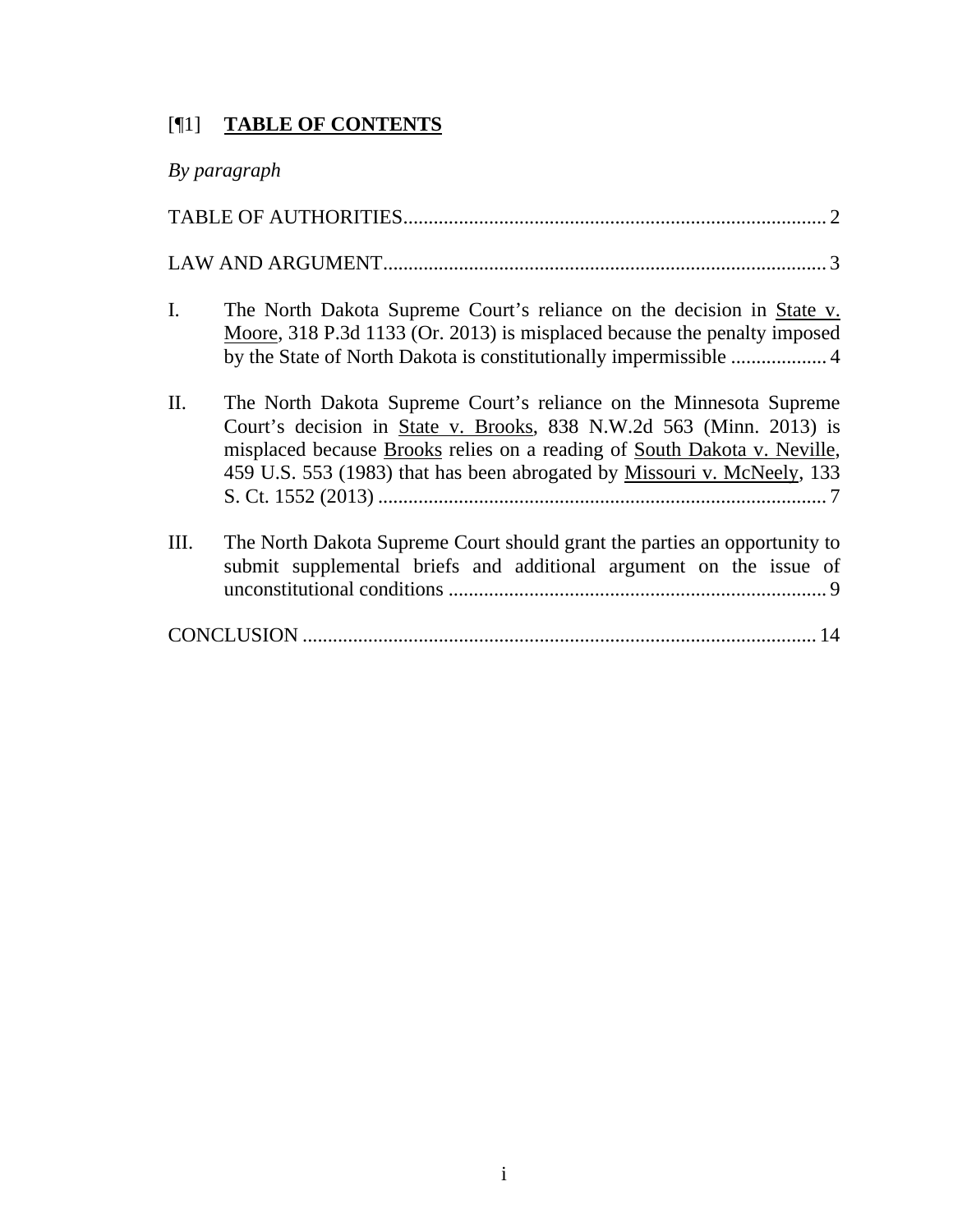# [¶2] **TABLE OF AUTHORITIES**

# **UNITED STATES SUPREME COURT**

| Boyd v. United States,                              |
|-----------------------------------------------------|
|                                                     |
| Camara v. Municipal Ct. of San Francisco,           |
|                                                     |
| Frost & Frost Trucking Co. v. Railroad Comm'n,      |
|                                                     |
| Missouri v. McNeely,                                |
|                                                     |
| See v. City of Seattle,                             |
|                                                     |
| Schmerber v. California,                            |
|                                                     |
| South Dakota v. Neville,                            |
|                                                     |
| United States v. Biswell,                           |
|                                                     |
| <b>NORTH DAKOTA SUPREME COURT</b>                   |
| McCoy v. North Dakota Department of Transportation, |
|                                                     |
| MINNESOTA SUPREME COURT                             |
| State v. Brooks,                                    |
|                                                     |
| <b>OREGON SUPREME COURT</b>                         |
| State v. Moore,                                     |
|                                                     |
|                                                     |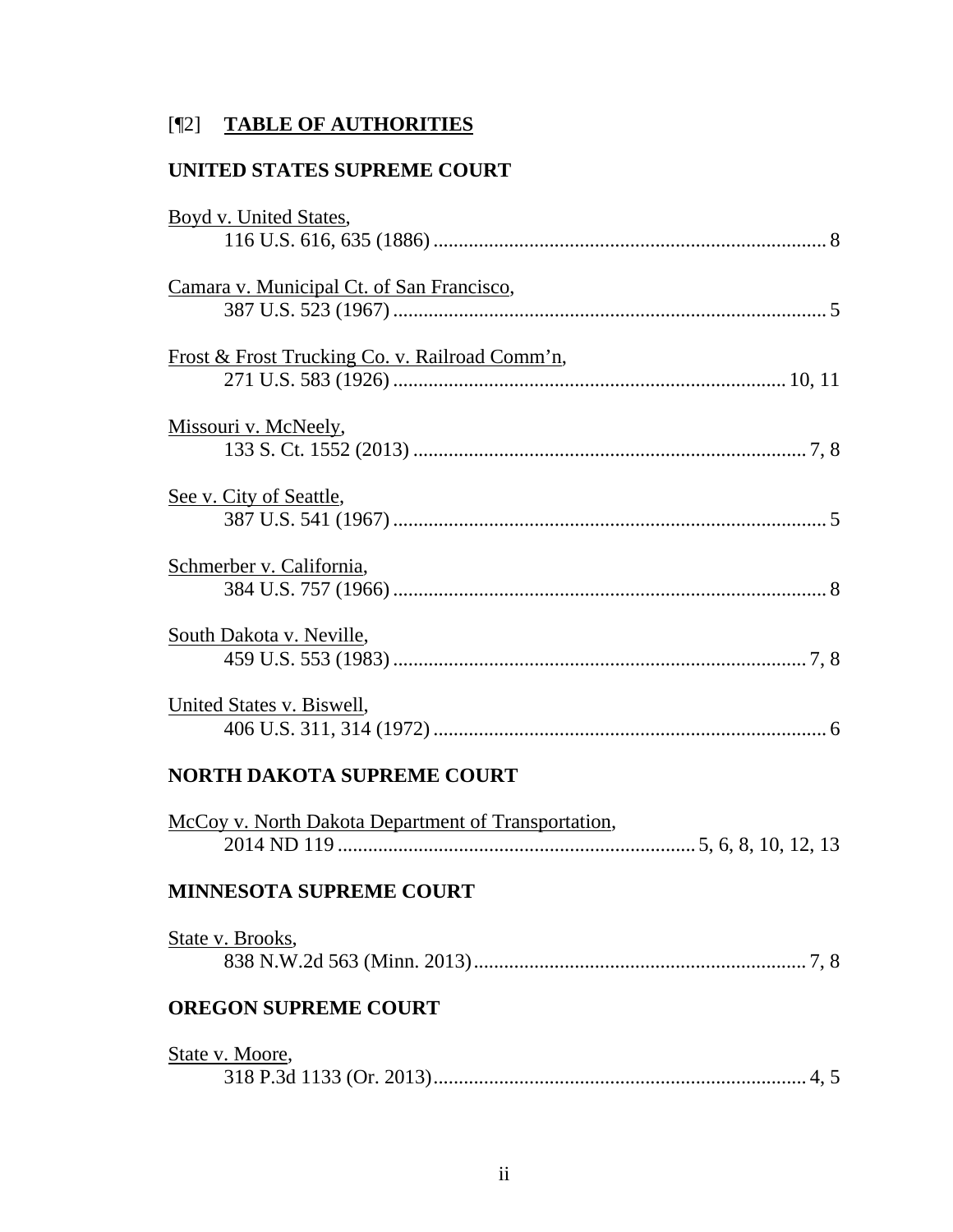# UNITED STATES CONSTITUTION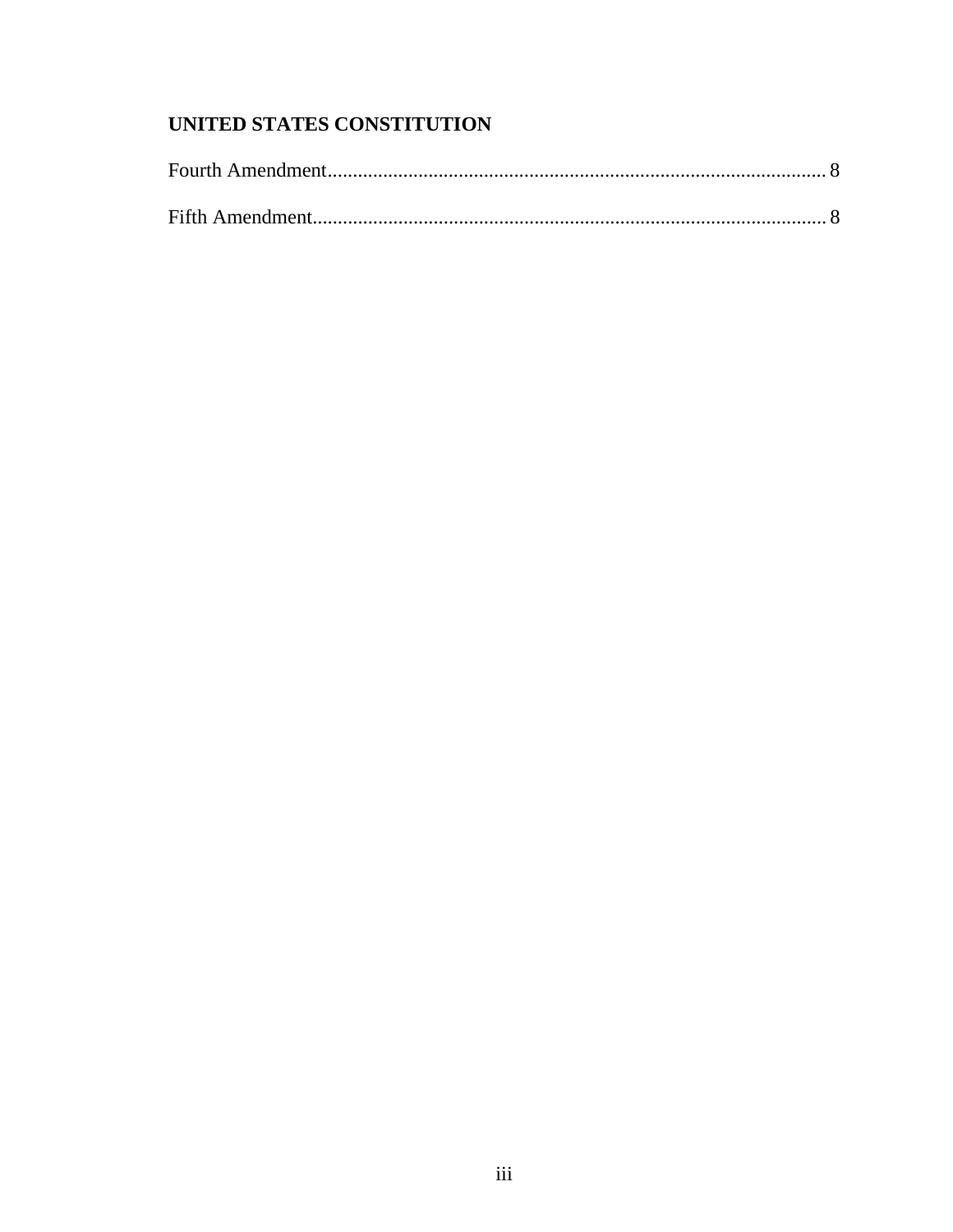#### [¶3] **LAW AND ARGUMENT**

[¶4] **I. The North Dakota Supreme Court's reliance on the decision in State v. Moore, 318 P.3d 1133 (Or. 2013) is misplaced because the penalty imposed by the State of North Dakota is constitutionally impermissible.** 

[¶5] The quote from Moore, at 1139 ("[I]t is difficult to see why the disclosure of accurate information about a particular penalty that may be imposed—if it is permissible for the state to impose that penalty—could be unconstitutionally coercive."), used to support the opinion in McCoy v. North Dakota Department of Transportation, 2014, ¶18 ND 119 reveals a fatal flaw in applying the Oregon Supreme Court's reasoning to the facts of McCoy to determine that Mr. McCoy's consent was free and voluntary. As Mr. McCoy argued previously it is constitutionally impermissible to penalize the exercise of a constitutional right. North Dakota law however does just that by penalizing the refusal to consent to a warrantless request to submit to a chemical test thereby penalizing a refusal to consent to a warrantless search. Because it is not permissible for the State to impose a penalty for a refusal to consent to a warrantless search (See Camara v. Municipal Ct. of San Francisco, 387 U.S. 523, 540 (1967); See v. City of Seattle, 387 U.S. 541, 546 (1967)) the reasoning in Moore would actually dictate a result in favor of finding that Mr. McCoy did not freely and voluntarily consent to a warrantless search.

[¶6] In United States v. Biswell, 406 U.S. 311, 314-315 (1972) the United States Supreme Court found that when a statute authorizes a search the legality of the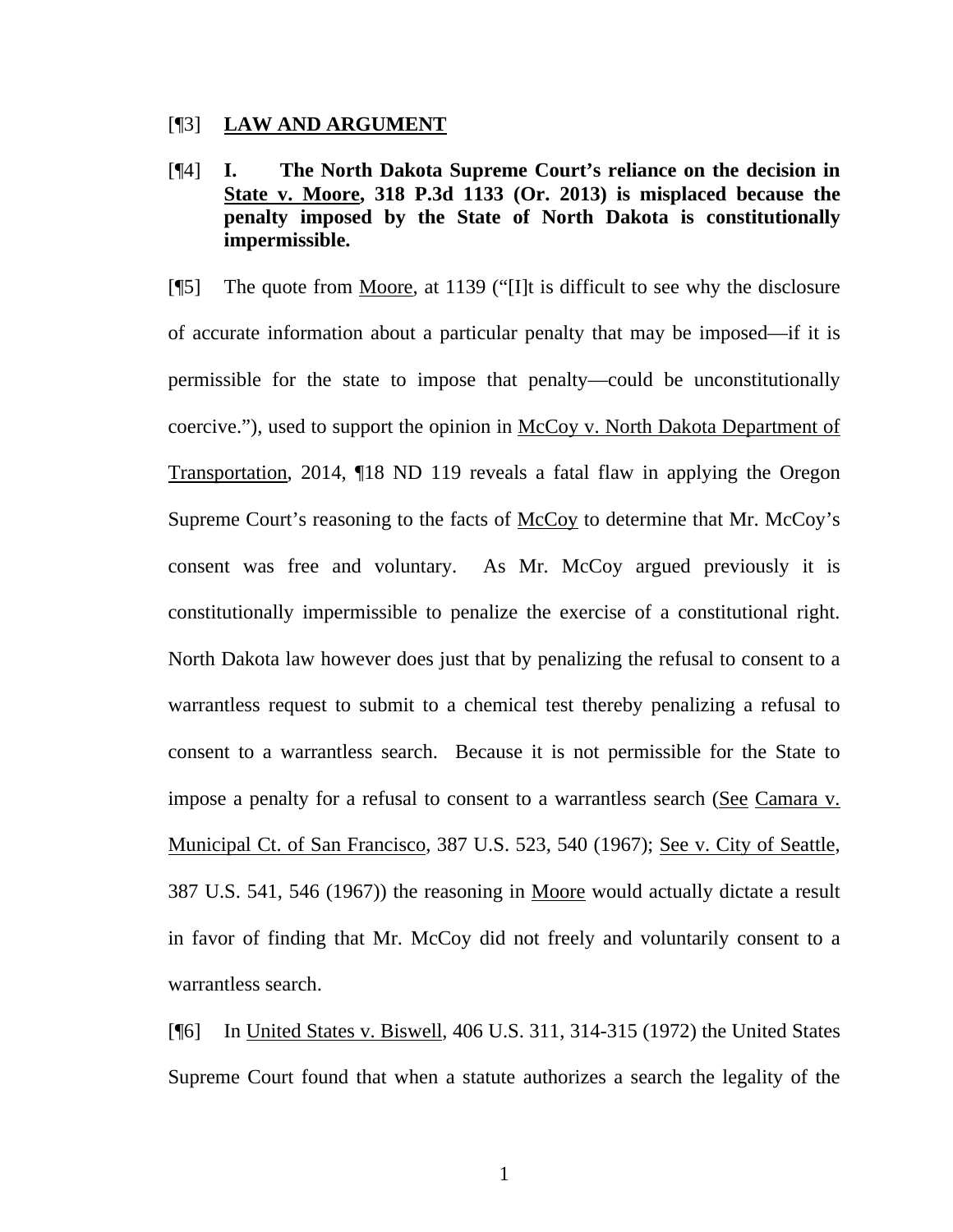search does not depend on consent because the consent is only the lawful submission to authority and it is the legality of the statute that determines the legality of the search. The McCoy decision is not in alignment with Biswell and the North Dakota Supreme Court should rehear its decision in McCoy and find that Mr. McCoy had a constitutional right to refuse a warrantless request to consent to a chemical test and that it was unlawful to compel his consent to waive the exercise of a constitutional right by the threat of administrative penalties against him and the loss of the privilege to drive.

[¶7] **II. The North Dakota Supreme Court's reliance on the Minnesota Supreme Court's decision in State v. Brooks, 838 N.W.2d 563 (Minn. 2013) is misplaced because Brooks relies on a reading of South Dakota v. Neville, 459 U.S. 553 (1983) that has been abrogated by Missouri v. McNeely, 133 S. Ct. 1552 (2013).** 

[¶8] Brooks is a fourth amendment consent case that relies on Neville, a fifth amendment consent case, to determine if consent is coerced when one of the choices is penalized. Brooks dramatically misreads Neville which only concluded that the act of refusal was not coerced under the fifth amendment and did not address fourth amendment issues. Further, Neville at 559 actually states that "Schmerber, then, clearly allows a State to force a person suspected of driving while intoxicated to submit to a blood alcohol test." In light of McNeely however it appears that the reasoning in Neville has been abrogated as the United States Supreme Court appears to read Schmerber v. California, 384 U.S. 757 (1966) to mean that a driver does have a constitutional right to refuse a warrantless request to submit to a chemical test and Neville plainly states the driver has no such right.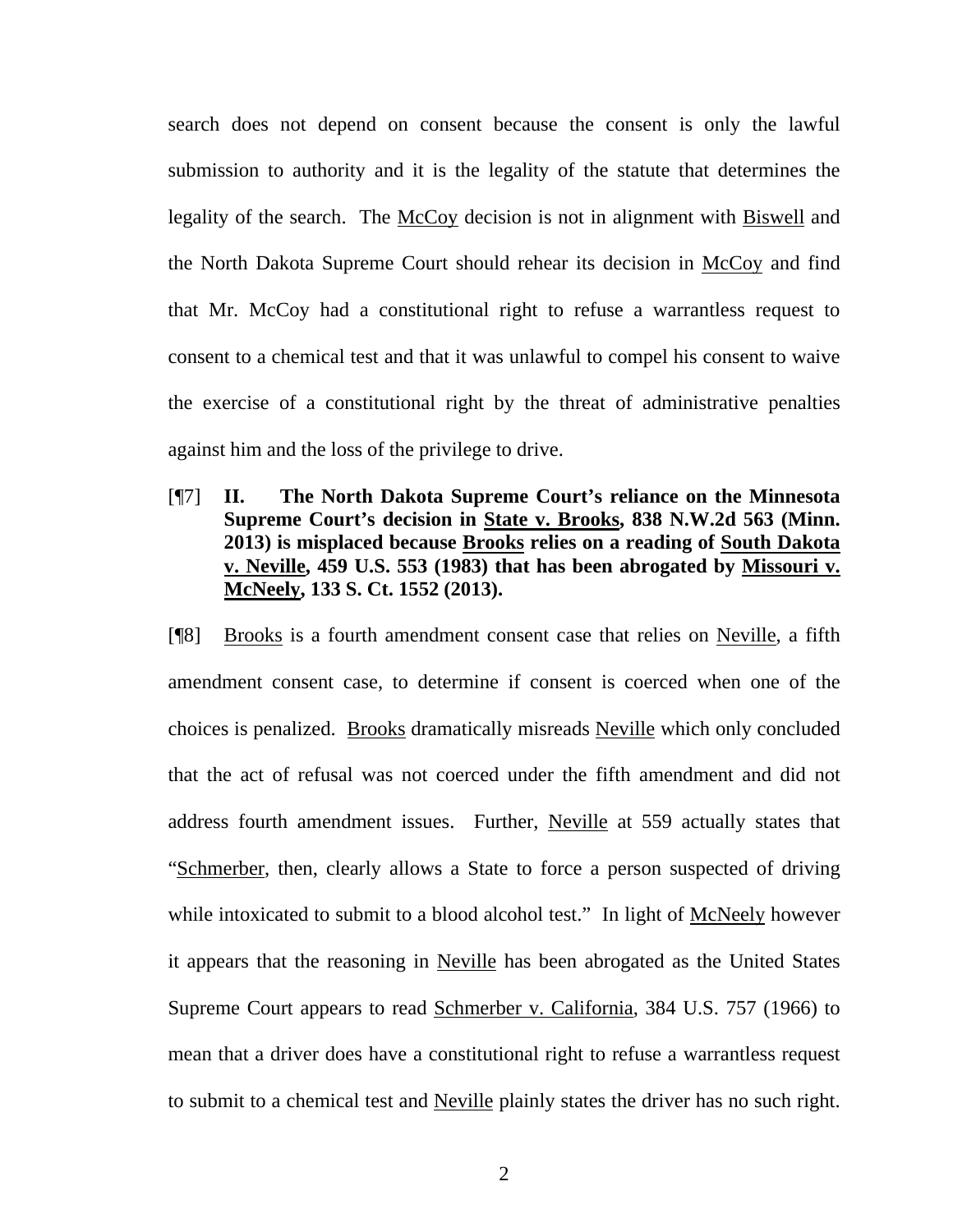Neville at 560 ("Such a penalty for refusing to take a blood-alcohol test is unquestionably legitimate, assuming appropriate procedural protections."). Therefore in light of the **Brooks** decision relying on Neville which states a legal position that has been abrogated by McNeely the North Dakota Supreme Court should rehear its decision in McCoy and rely instead on decisions that have not been abrogated. It is logically inconsistent to claim consent is free and voluntary when one of the choices is penalized and the purpose behind the law penalizing the choice is to compel the decision to obtain consent. Such a finding is a legal fiction the United States Supreme Court warned of in Boyd v. United States, 116 U.S. 616, 635 (1886) when the Court wrote:

It may be that it is the obnoxious thing in its mildest and least repulsive form; but illegitimate and unconstitutional practices get their first footing in that way, namely, by silent approaches and slight deviations from legal modes of procedure. This can only be obviated by adhering to the rule that constitutional provisions for the security of person and property should be liberally construed. A close and literal construction deprives them of half their efficacy, and leads to gradual depreciation of the right, as if it consisted more in sound than in substance. It is the duty of courts to be watchful for the constitutional rights of the citizen, and against any stealthy encroachments thereon.

[¶9] **III. The North Dakota Supreme Court should grant the parties an opportunity to submit supplemental briefs and additional argument on the issue of unconstitutional conditions.** 

[¶10] In McCoy, at ¶28, the Court refused to decide the issue raised by appellant that the North Dakota implied consent law violated the doctrine of unconstitutional conditions because "the constitutionality of implied consent laws as an unconstitutional condition has not been briefed or argued by either party in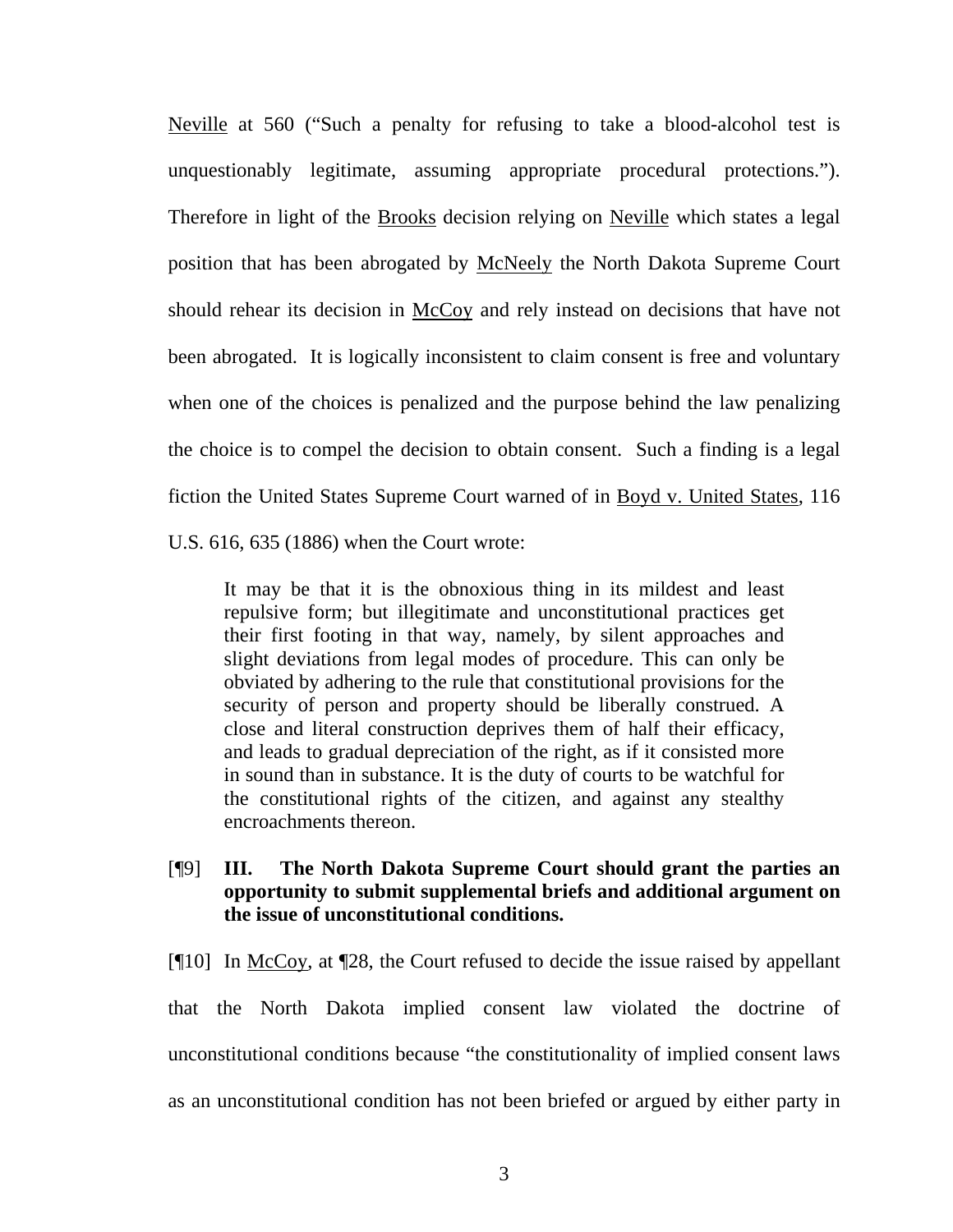any meaningful way." This assertion by the Court is unfair to the appellant because the argument made was clearly understood by the Court when it wrote at paragraph 25 that "McCoy argues North Dakota's implied consent law conditions the privilege of driving on a driver's surrender of the right to be free from unreasonable searches, presenting an "unconstitutional condition" under Frost & Frost Trucking Co. v. Railroad Comm'n, 271 U.S. 583 (1926)."

[¶11] Appellant's argument was no a bare assertion. Appellant succinctly stated his argument and supported the same with valid legal authority. Appellant argued that driving is a privilege, and that North Dakota law conditions that privilege on the concept of implied consent. Appellant then quoted Frost v. Railroad Comm'n, 271 U.S. 583, 593-94 (1926) where the United States Supreme Court stated that

as a general rule, the state, having the power to deny a privilege altogether, may grant it upon such conditions as it sees fit to impose. But the power of the state in that respect is not unlimited, and one of the limitations is that it may not impose conditions which require the relinquishment of constitutional rights. If the state may compel the surrender of one constitutional right as a condition of its favor, it may, in like manner, compel a surrender of all. It is inconceivable that guaranties embedded in the Constitution \* \* \* may thus be manipulated out of existence.

Appellant's argument applied well known facts to well-known law and argued an obvious conclusion. Appellant should not be penalized because his argument is brief and easily understood.

[¶12] It appears that the Court in McCoy has determined that driving is a privilege and the law itself tells us that it conditions the privilege to drive on the giving of consent. Therefore all that is left to decide then is whether the giving of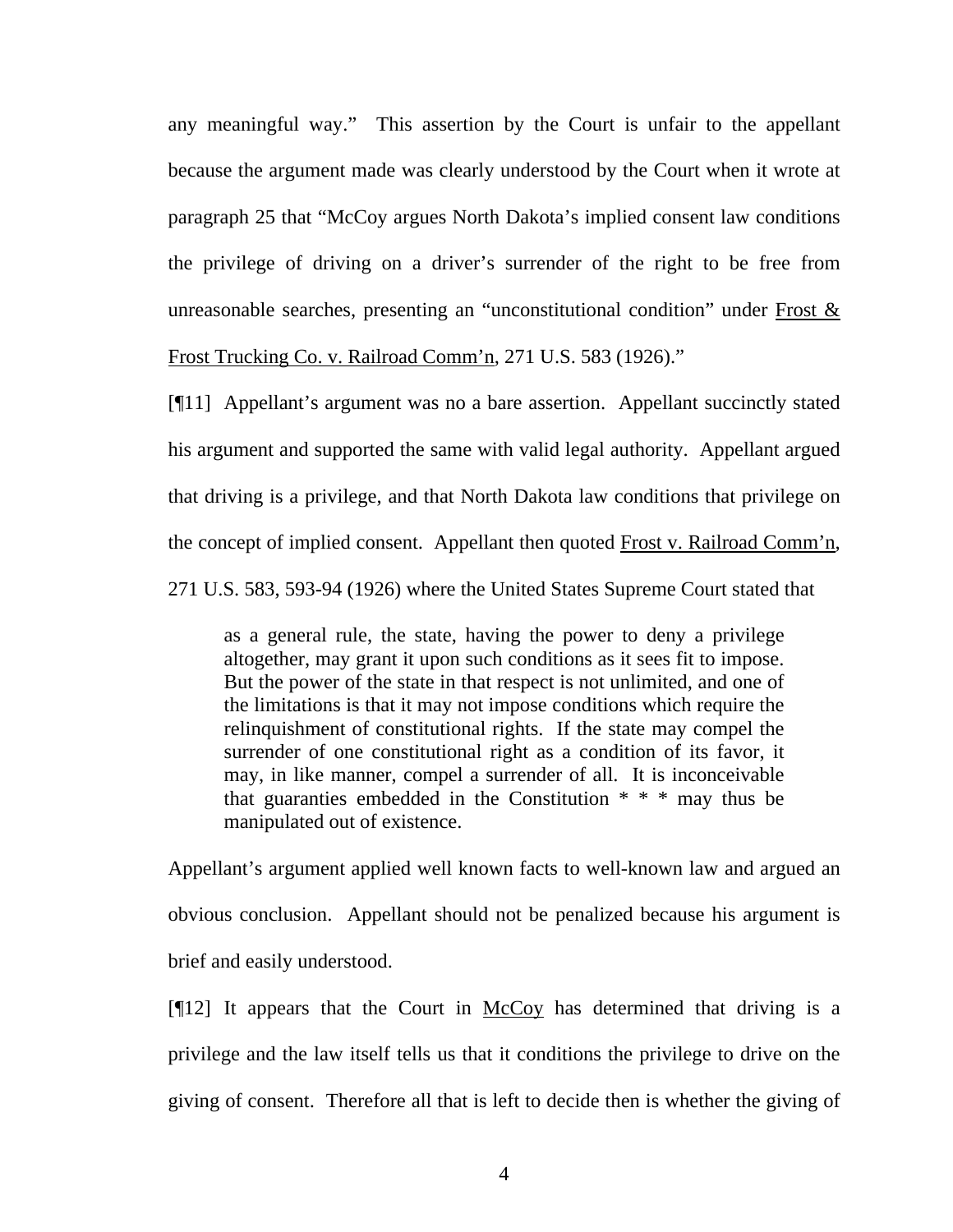that consent is the surrender of a constitutional right? The appellant argues the answer is obvious because his consent is being used to justify a warrantless search and therefore the law must be requiring the surrender of a constitutional right in exchange for a mere privilege. Therefore the appellant respectfully requests that the Supreme Court rehear this matter.

[¶13] The appellant further requests that in light of the Court's admonition in McCoy at  $\parallel$  28 that "the constitutionality of implied consent laws as an unconstitutional condition has not been briefed or argued by either party in any meaningful way," the Supreme Court grant the appellant's petition to rehear the matter and afford the parties the opportunity to brief and argue the argument surrounding the application of implied consent laws to the doctrine of unconstitutional conditions in a meaningful way.

## [¶14] **CONCLUSION**

[¶15] Based on the foregoing arguments and law Mr. McCoy respectfully requests that the North Dakota Supreme Court grant this petition for rehearing.

Dated: July 8, 2014 /s/ Thomas F. Murtha IV Thomas F. Murtha IV(ID #06984) 135 Sims, Suite 217 PO Box 1111 Dickinson, ND 58602-1111 Telephone: (701) 227-0146 Attorney for Appellant